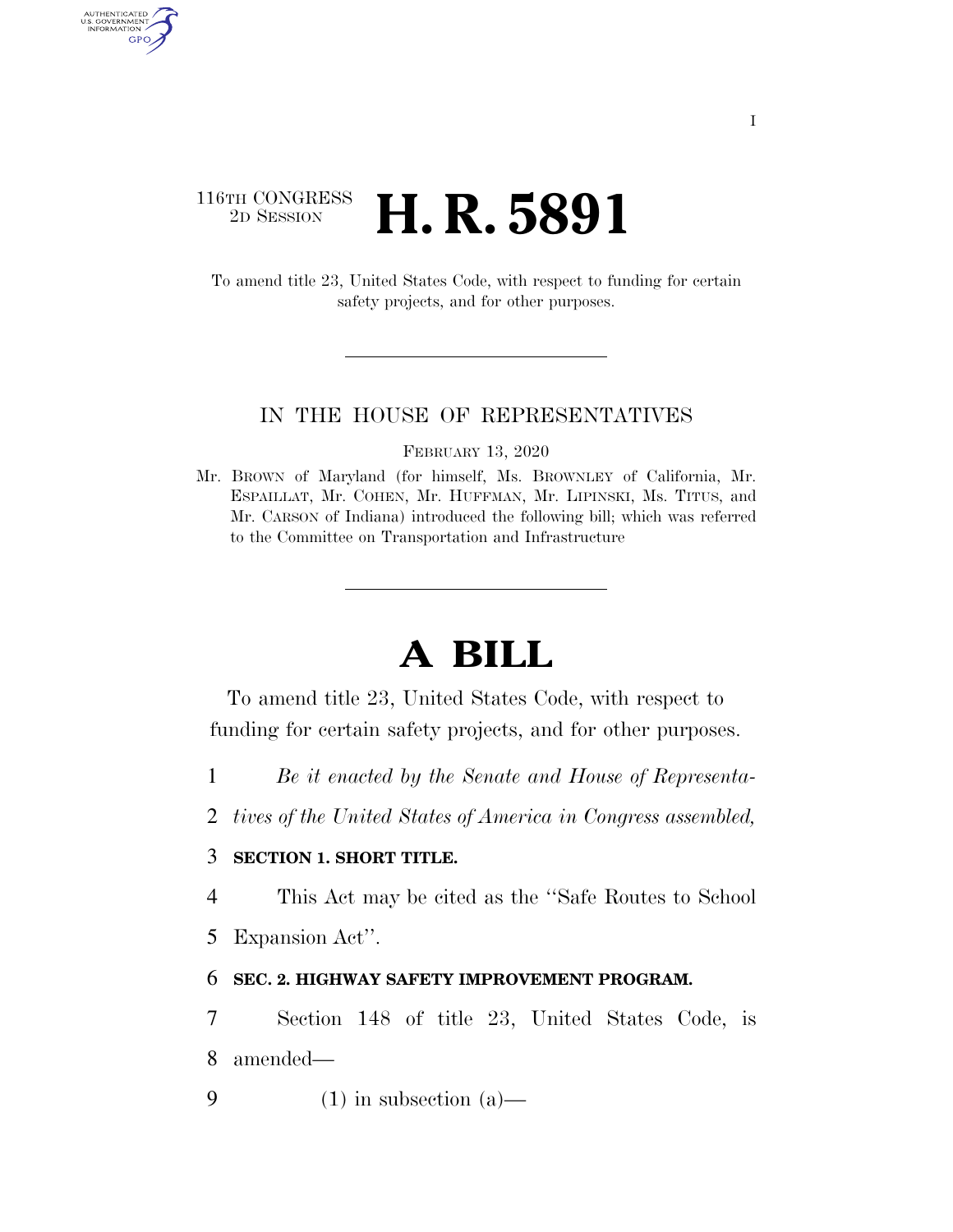| $\mathbf{1}$   | (A) in paragraph $(4)(B)$ —                          |
|----------------|------------------------------------------------------|
| $\overline{2}$ | (i) by striking clause (xviii) and in-               |
| 3              | serting the following:                               |
| $\overline{4}$ | "(xviii) Safe Routes to School infra-                |
| 5              | structure related projects, as defined in            |
| 6              | section 1404(f) of SAFETEA-LU (23                    |
| $\tau$         | U.S.C. $402$ note).";                                |
| 8              | (ii) in clause (xxvi) by inserting "or               |
| 9              | leading pedestrian intervals" after "bea-            |
| 10             | $\cos$ ";                                            |
| 11             | (iii) by redesignating clause (xxviii) as            |
| 12             | clause (xxix);                                       |
| 13             | (iv) by inserting after clause (xxvii)               |
| 14             | the following:                                       |
| 15             | "(xxviii) Installation of infrastructure             |
| 16             | improvements that create safe routes to              |
| 17             | bus stops including sidewalks, crosswalks,           |
| 18             | signage, and bus stop shelters or protected          |
| 19             | waiting areas."; and                                 |
| 20             | (v) in clause (xxix), as redesignated,               |
| 21             | by striking "(xxvii)" and inserting                  |
| 22             | " $(xxviii)$ ";                                      |
| 23             | (B) by redesignating paragraphs<br>(10)              |
| 24             | through $(12)$ as paragraphs $(11)$ through $(13)$ , |
| 25             | respectively;                                        |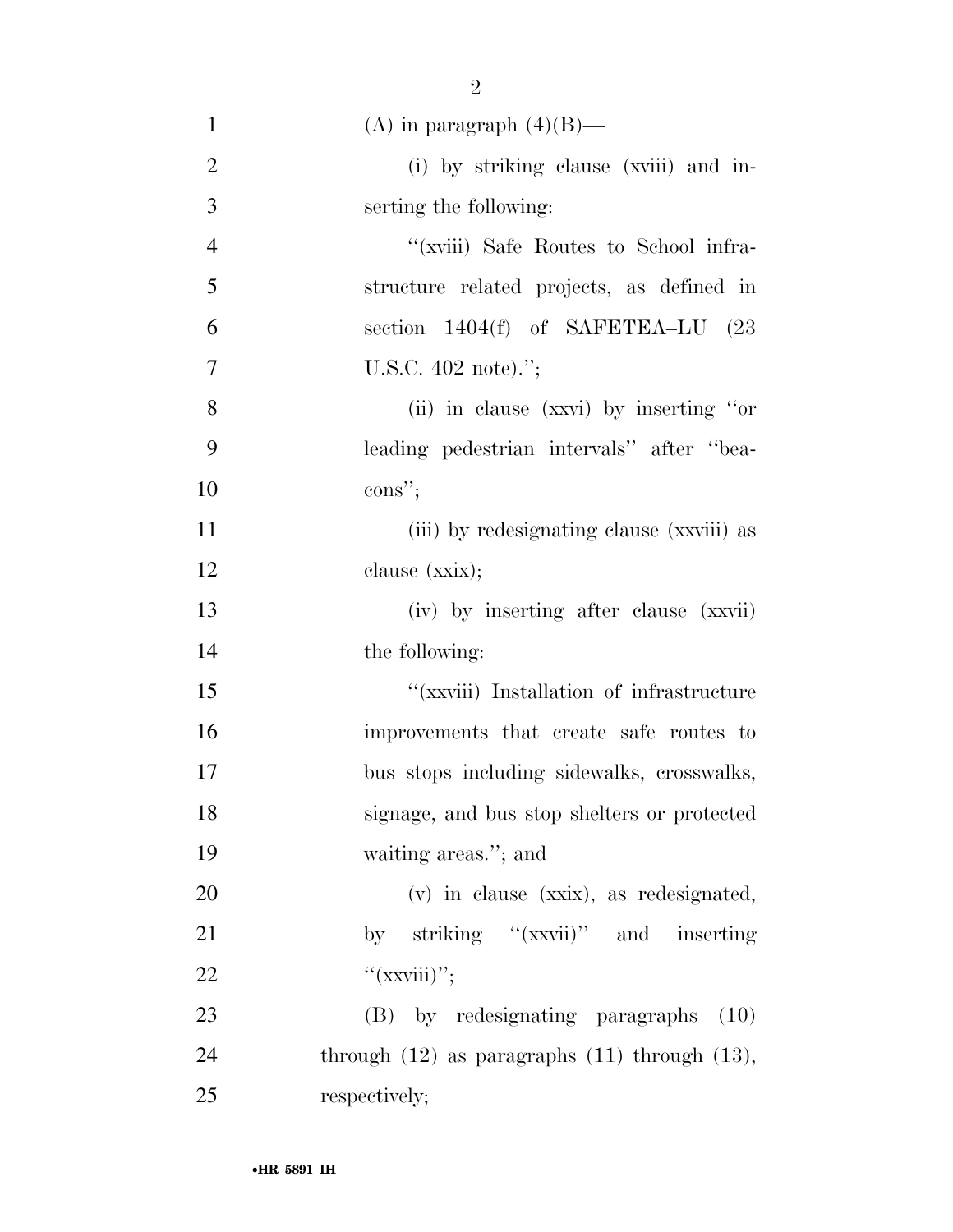| $\mathbf{1}$   | $(C)$ by inserting after paragraph $(9)$ the           |
|----------------|--------------------------------------------------------|
| $\overline{2}$ | following:                                             |
| 3              | "(10) SAFETY PROJECT UNDER ANY OTHER                   |
| $\overline{4}$ | SECTION.                                               |
| 5              | "(A) IN GENERAL.—The term 'safety                      |
| 6              | project under any other section' means<br><sub>a</sub> |
| 7              | project carried out for the purposes of safety         |
| 8              | under any section of this title other than this        |
| 9              | section.                                               |
| 10             | "(B) INCLUSION.—The term 'safety                       |
| 11             | project under any other section' includes a            |
| 12             | project, consistent with the State strategic high-     |
| 13             | way safety plan, that—                                 |
| 14             | "(i) promotes public awareness and                     |
| 15             | informs the public regarding highway safe-             |
| 16             | ty matters (including motorcycle safety                |
| 17             | and school bus stop safety);                           |
| 18             | "(ii) facilitates enforcement of traffic               |
| 19             | safety laws; and                                       |
| 20             | "(iii) supports Safe Routes to School                  |
| 21             | non-infrastructure projects, as defined in             |
| 22             | section $1404(f)$ of SAFETEA-LU $(23$                  |
| 23             | U.S.C. $402$ note)."; and                              |
| 24             | (D) in paragraph $(12)(A)$ , as so redesig-            |
| 25             | nated—                                                 |

3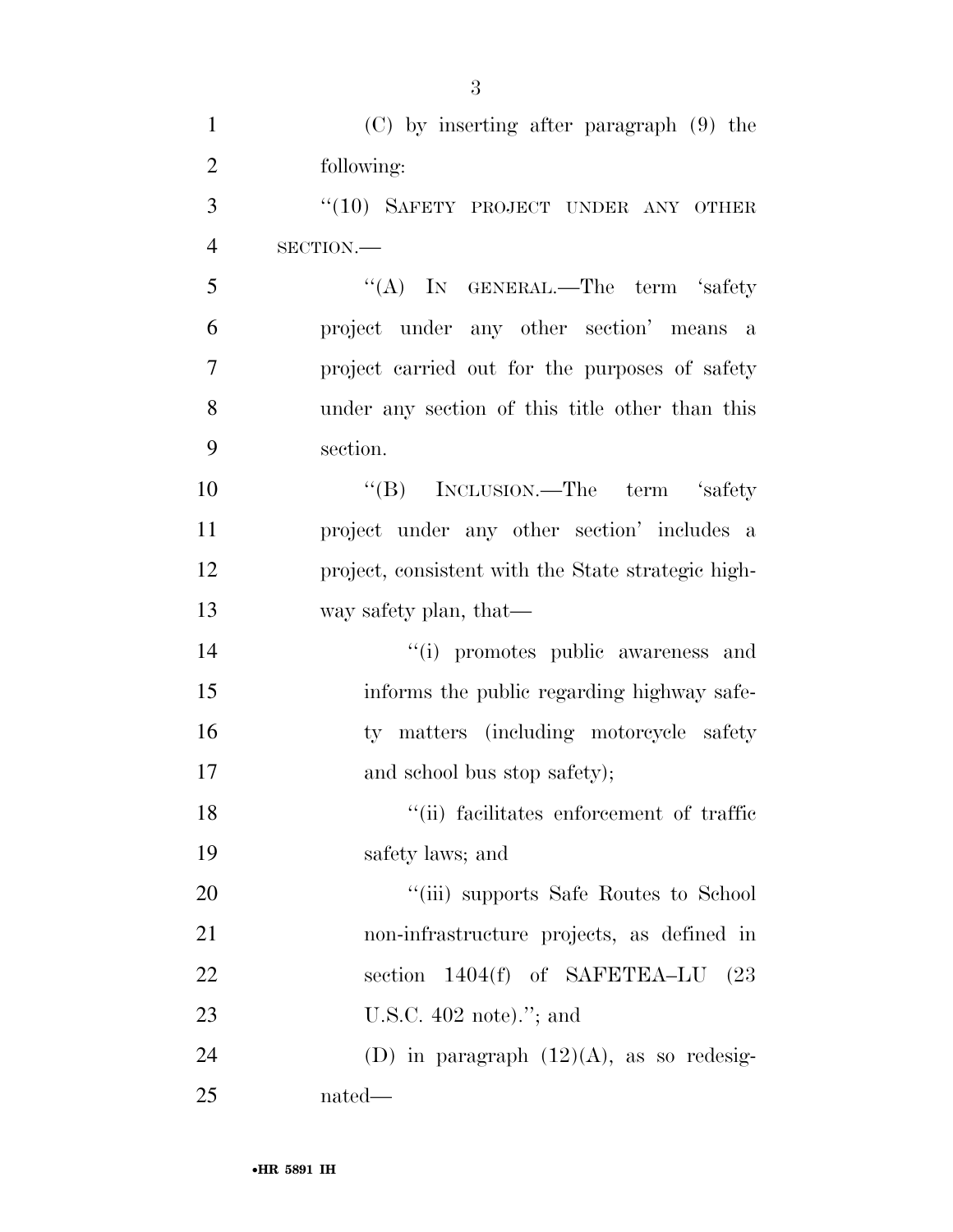| $\mathbf{1}$   | $(i)$ in clause $(ix)$ by striking "and";          |
|----------------|----------------------------------------------------|
| $\overline{2}$ | (ii) by redesignating clause (x) as                |
| 3              | clause $(xi)$ ; and                                |
| $\overline{4}$ | (iii) by inserting after clause (ix) the           |
| 5              | following:                                         |
| 6              | "(x) State or local representatives of             |
| 7              | educational agencies to address Safe               |
| 8              | Routes to School and school bus safety;            |
| 9              | and";                                              |
| 10             | (2) in subsection (c)(1)(A) by striking " $(11)$ " |
| 11             | and inserting $"(12)"$ ;                           |
| 12             | (3) in subsection $(d)(2)(B)(i)$ by striking       |
| 13             | "(11)" and inserting "(12)"; and                   |
| 14             | $(4)$ in subsection (e) by adding at the end the   |
| 15             | following:                                         |
| 16             | $(3)$ FLEXIBLE FUNDING<br>FOR<br><b>SAFETY</b>     |
| 17             | PROJECTS UNDER ANY OTHER SECTION.-                 |
| 18             | "(A) IN GENERAL.—To advance the imple-             |
| 19             | mentation of a State strategic highway plan, a     |
| 20             | State may use not more than 25 percent of the      |
| 21             | amounts apportioned to the State under section     |
| 22             | $104(b)(3)$ for a fiscal year to carry out safety  |
| 23             | projects under any other section.                  |
| 24             | "(B) OTHER TRANSPORTATION AND SAFE-                |
| 25             | TY PLANS.—Nothing in this paragraph requires       |